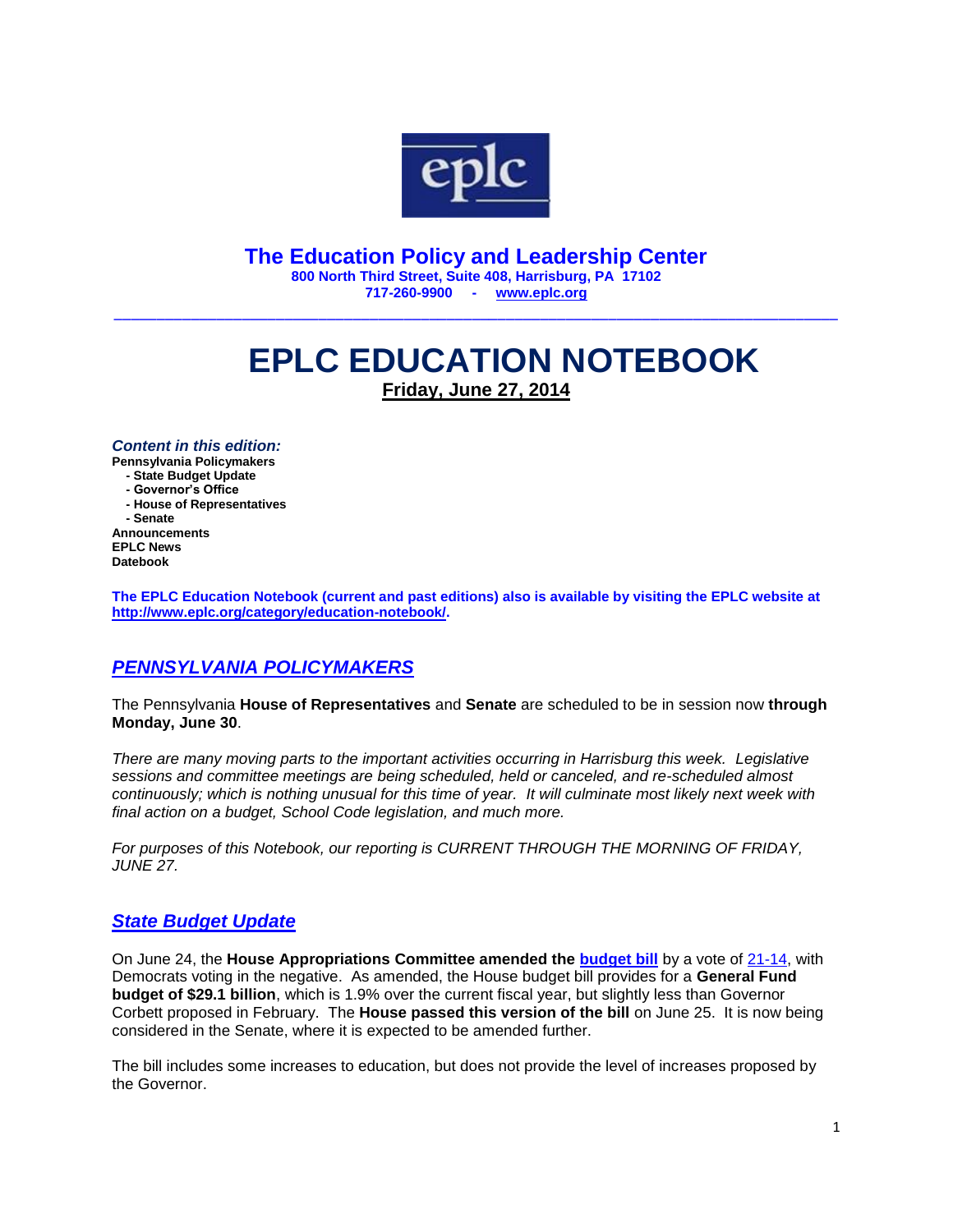The House held level the already existing **Accountability Block Grant** at \$100 million and added **\$70 million** to the **Basic Education** line item. Under the Governor's proposal, there would have been \$0 increase to Basic Education, but \$241 million of new money that would have been combined with the \$100 million Accountability Block Grant to create a new *Ready to Learn* Block Grant. BOTTOM LINE: Rather than an increase of \$241 million for Basic Subsidy and Block Grant line items as proposed by the Governor, the House-passed budget provides for a total increase of only \$70 million.

The House increased the **Special Education** appropriation over 2013-14 by \$20 million, which is the same as the Governor proposed.

The House increased **Pre-K Counts** by \$8.7 million, which is \$1.3 million less than the Governor proposed.

The House held funding level with 2013-14 for all **higher education-related items**: the four state-related universities; Thaddeus Stevens College of Technology; the State System of Higher Education; and community colleges. Also held level is the Community Colleges Capital Fund which would have received a two percent decrease under the Governor's proposal. All **Pennsylvania Higher Education Assistance Agency** (PHEAA) line items – including Grants to Students, Internship Program Grants, and Institutional Assistance Grants – would be held level, but the House added \$5 million for a new meritbased *Ready to Succeed* **scholarships** for middle-income students, which is \$20 million less than the Governor proposed for the new PHEAA scholarships. BOTTOM LINE: Neither higher education institutions nor almost all students would receive any increase in state support, making institutions more dependent on higher tuition and program cuts and students more dependent on debt or other personal resources.

The House did not include the \$10 million for Hybrid Learning that the Governor proposed, but did include a \$10 million increase for state reimbursement of school construction costs (**PlanCon**).

The House did not include the five percent increase previously proposed by the Governor for the **Grants to the Arts** line item. They also did not include in this version of the budget any funds for the **Governor's Schools of Excellence**.

Additionally, all **library items** would be flat-funded at 2013-14 levels. The Governor had proposed decreases to the State Library and Library Access, an increase in the Public Library Subsidy, and level funding for Library Services for the Visually Impaired and Disabled. The House did increase the **Pennsylvania Historical and Museum Commission** appropriation by 7.5%, which is the same as the Governor proposed.

House Appropriations Committee Chairman Adolph said in Committee that a series of transfers, lapses, and revenue options were exercised to make this a balanced budget. Lawmakers are expressing concern about the true balance of the budget, as \$380 million in assumed revenue is predicated on the sale of retail and wholesale liquor licenses.

## *Governor's Office*

On June 26, the **Governor signed into law** the following bills previously approved by the House and Senate:

 **House Bill 198** [\(Act 69\)](http://www.legis.state.pa.us/cfdocs/billInfo/billInfo.cfm?sYear=2013&sInd=0&body=H&type=B&bn=0198), sponsored by **Rep. Ed Neilson** (D-169), amends the Public School Code to establish the **Dyslexia and Early Literacy Intervention Pilot Program**. The Program will provide evidence-based early screening and multitier support systems, using evidence-based intervention services for students with potential risk factors for early reading deficiencies and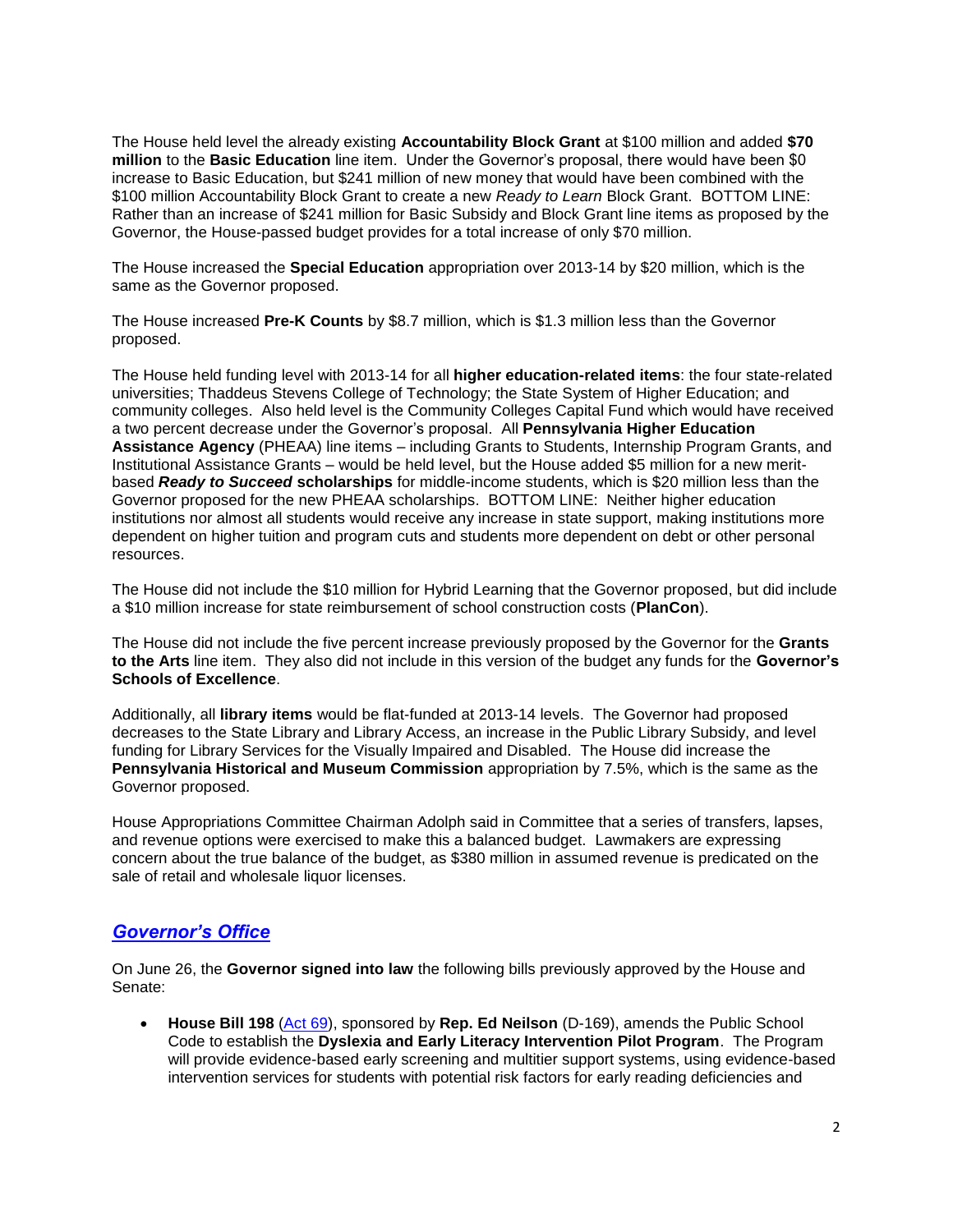dyslexia. A three-year pilot program will be implemented in at least three school districts that meet certain criteria outlined in the Act.

- **House Bill 1424** [\(Act 70\)](http://www.legis.state.pa.us/cfdocs/billInfo/billInfo.cfm?sYear=2013&sInd=0&body=H&type=B&bn=1424), sponsored by **Rep. Paul Clymer** (R-145), amends the Public School Code to provide for **instruction on the Holocaust, genocide, and human rights violations**. Act 70 *allows* **each school entity to offer instruction in the Holocaust, genocide and human rights violations**, and **requires the State Board of Education (SBE) to conduct a study**  regarding the manner in which such instruction is offered. *If most school districts do not voluntarily offer this instruction, the Act requires the State Board of Education eventually to force them to do it.*
- **House Bill 1559** [\(Act](http://www.legis.state.pa.us/cfdocs/billInfo/billInfo.cfm?sYear=2013&sInd=0&body=H&type=B&bn=1559) 71), sponsored by **Rep. Frank Farina** (D-115), amends the Public School Code to provide for **youth suicide awareness and prevention education**. Act 71 **requires each entity to adopt youth suicide awareness and prevention policies and include four hours of training** every five years for professional educators in school buildings serving students grades six through twelve. It also authorizes but does not require schools to develop an **ageappropriate child exploitation awareness education program** and incorporate the program into the existing curriculum for students grades K-8.
- **House Bill 2013** [\(Act 74\)](http://www.legis.state.pa.us/cfdocs/billInfo/BillInfo.cfm?syear=2013&sind=0&body=H&type=B&bn=2013), sponsored by **Rep. Jerry Stern** (R-80), amends the Public School Code to allow a **school board vacancy to be temporarily filled when a school board member is called to active duty** in the military or naval forces of the United States.
- **Senate Bill 1115** [\(Act 82\)](http://www.legis.state.pa.us/cfdocs/billInfo/BillInfo.cfm?syear=2013&sind=0&body=S&type=B&bn=1115), sponsored by **Sen. Robert Robbins** (R-50), amends Title 51 (Military Affairs) by making changes to the Pennsylvania National Guard's **Educational Assistance Program** (EAP). Act 82 requires an approved institution of higher learning to first consider any Federal tuition assistance received by an eligible member before awarding an EAP grant for the remaining costs of attendance. "Costs of attendance" is defined as any allowable educational expenses, as determined by the Pennsylvania Higher Education Assistance Agency, that are consistent with the Higher Education Scholarship Law. The grants must be paid or refunded to the eligible member for approved costs of attendance. The total of all federal and state military education benefits, as administered by the Pennsylvania National Guard, shall not exceed 100 percent of the costs of attendance.

#### *House of Representatives*

- During the week of June 23, the **House passed** the following bills:
	- [Senate Bill 874,](http://www.legis.state.pa.us/cfdocs/billInfo/billInfo.cfm?sYear=2013&sInd=0&body=S&type=B&bn=0874) sponsored by **Sen. Pat Vance** (R-31), would amend the Public School Code to provide for **community college funding flexibility plans**. SB 874 would allow a local sponsoring school district of a community college that meets certain criteria to negotiate the amount the sponsor contributes on behalf of the community college's annual operating and capital expenses. The only community college the legislation pertains to currently is the Harrisburg Area Community College. The House passed SB 874 on June 23 by a vote of [200-0,](http://www.legis.state.pa.us/CFDOCS/Legis/RC/Public/rc_view_action2.cfm?sess_yr=2013&sess_ind=0&rc_body=H&rc_nbr=1452) so the legislation now goes to the Governor for his signature.

Prior to its passage in the House, SB 874 was unanimously reported as committed from the House Appropriations Committee. [Click here](http://www.legis.state.pa.us/WU01/LI/BI/FN/2013/0/SB0874P0969.pdf) to read the **fiscal note**.

 [Senate Bill 1194,](http://www.legis.state.pa.us/cfdocs/billInfo/billInfo.cfm?sYear=2013&sInd=0&body=S&type=B&bn=1194) sponsored by **Sen. Donald White** (R-41), would amend the Public School Code to allow school entities to enter into **cooperative police agreements** with local law enforcement outside the municipality wherein the school or school district is located, if the school or district is located in a municipality without its own local law enforcement. SB 1194 would **authorize the**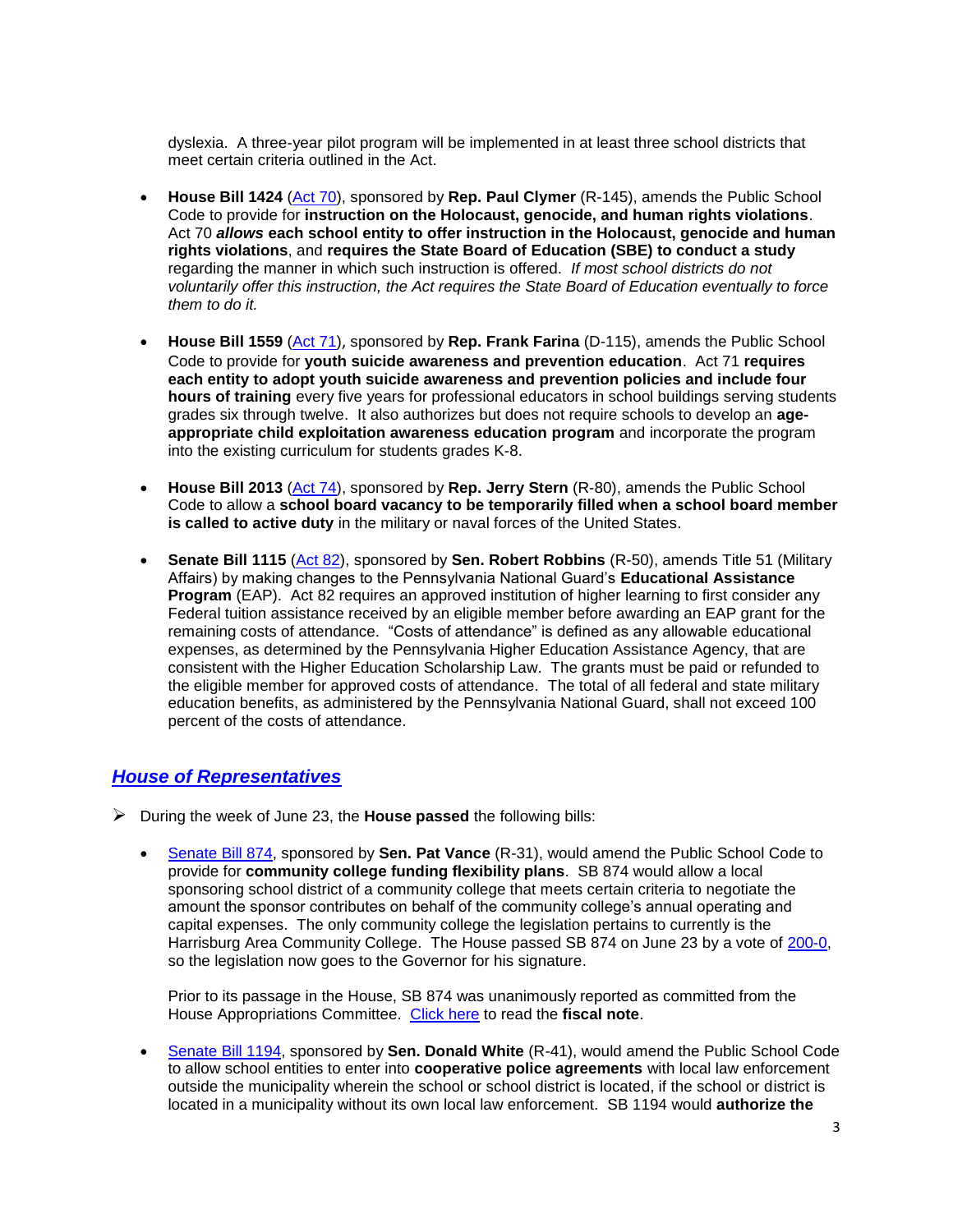**Office of Safe Schools to make targeted grants** to school entities, municipalities, local law enforcement agencies, and approved vendors. Nonpublic schools would be allowed to apply to the Office for grant funding to be used for the cost associated with obtaining a school police officer from a list of approved vendors. The Office of Safe Schools, in consultation with the Pennsylvania State Police, would be required to establish criteria for certifying approved vendors, and make the list publicly accessible on the Pennsylvania Department of Education website. The House passed SB 1194 on June 23 by a vote of [200-0,](http://www.legis.state.pa.us/CFDOCS/Legis/RC/Public/rc_view_action2.cfm?sess_yr=2013&sess_ind=0&rc_body=H&rc_nbr=1453) so the legislation now goes to the Governor for his signature.

Prior to its passage in the House, SB 1194 was unanimously reported as committed from the House Appropriations Committee. [Click here](http://www.legis.state.pa.us/WU01/LI/BI/FN/2013/0/SB1194P2127.pdf) to read the **fiscal note**.

- [House Bill 2284,](http://www.legis.state.pa.us/cfdocs/billInfo/billInfo.cfm?sYear=2013&sInd=0&body=H&type=B&bn=2284) sponsored by **Rep. William Adolph** (R-165), is a budget-related bill that would **appropriate \$41,689,000** from the **Public School Employees' Retirement Fund** to the **Public School Employees' Retirement Board** for the expenses incurred by the Board in FY 2014-15 and any bills remaining unpaid at the end of FY 2013-14. The House passed HB 2284 on June 24 by a vote of [202-0.](http://www.legis.state.pa.us/CFDOCS/Legis/RC/Public/rc_view_action2.cfm?sess_yr=2013&sess_ind=0&rc_body=H&rc_nbr=1469)
- [House Bill 2328,](http://www.legis.state.pa.us/cfdocs/billInfo/billInfo.cfm?sYear=2013&sInd=0&body=H&type=B&bn=2328) sponsored by **Rep. William Adolph** (R-165), provides for the **General Fund Budget for Fiscal Year 2014-15**. The House passed HB 2328 on June 25 by a nearly partisan vote of [110-93.](http://www.legis.state.pa.us/CFDOCS/Legis/RC/Public/rc_view_action2.cfm?sess_yr=2013&sess_ind=0&rc_body=H&rc_nbr=1488) See the "State Budget Update" above for details about the bill.
- [House Bill 2335,](http://www.legis.state.pa.us/cfdocs/billInfo/billInfo.cfm?sYear=2013&sInd=0&body=H&type=B&bn=2335) sponsored by **Rep. William Adolph** (R-165), would appropriate **\$136.293 million to the University of Pittsburgh** for FY 2014-15, which is the same amount the University received for FY 2013-14. The House passed HB 2335 on June 26 by a vote of [198-5.](http://www.legis.state.pa.us/CFDOCS/Legis/RC/Public/rc_view_action2.cfm?sess_yr=2013&sess_ind=0&rc_body=H&rc_nbr=1501)
- [House Bill 2336,](http://www.legis.state.pa.us/cfdocs/billInfo/billInfo.cfm?sYear=2013&sInd=0&body=H&type=B&bn=2336) sponsored by **Rep. William Adolph** (R-165), would appropriate **\$139.917 million to Temple University** for FY 2014-15, which is the same amount the University received for FY 2013-14. The House passed HB 2336 on June 26 by a vote of [197-6.](http://www.legis.state.pa.us/CFDOCS/Legis/RC/Public/rc_view_action2.cfm?sess_yr=2013&sess_ind=0&rc_body=H&rc_nbr=1502)
- [House Bill 2337,](http://www.legis.state.pa.us/cfdocs/billInfo/billInfo.cfm?sYear=2013&sInd=0&body=H&type=B&bn=2337) sponsored by **Rep. William Adolph** (R-165), would appropriate **\$13.163 million to Lincoln University** for FY 2014-15, which is the same amount the University received for FY 2013-14. The House passed HB 2337 on June 26 by a vote of [196-5-1 NV.](http://www.legis.state.pa.us/CFDOCS/Legis/RC/Public/rc_view_action2.cfm?sess_yr=2013&sess_ind=0&rc_body=H&rc_nbr=1503)
- [House Bill 2338,](http://www.legis.state.pa.us/cfdocs/billInfo/billInfo.cfm?sYear=2013&sInd=0&body=H&type=B&bn=2338) sponsored by **Rep. William Adolph** (R-165), would appropriate **\$28.261 million to the University of Pennsylvania** for FY 2014-15, which is the same amount the University received for FY 2013-14. The House passed HB 2338 on June 26 by a vote of [193-9.](http://www.legis.state.pa.us/CFDOCS/Legis/RC/Public/rc_view_action2.cfm?sess_yr=2013&sess_ind=0&rc_body=H&rc_nbr=1504)
- On June 26, the **House of Representatives adopted** on the floor **one amendment** to [Senate Bill](http://www.legis.state.pa.us/cfdocs/billInfo/billInfo.cfm?sYear=2013&sInd=0&body=S&type=B&bn=0193)  [193,](http://www.legis.state.pa.us/cfdocs/billInfo/billInfo.cfm?sYear=2013&sInd=0&body=S&type=B&bn=0193) sponsored by **Sen. Pat Vance** (R-31). SB 193 would amend the Public School Code to require **school nurses** be **CPR-certified** by a Department of Health approved certifying agency.

The **amendment**, sponsored by **Rep. Paul Clymer** (R-145) and **adopted** by a vote of [203-0,](http://www.legis.state.pa.us/CFDOCS/Legis/RC/Public/rc_view_action2.cfm?sess_yr=2013&sess_ind=0&rc_body=H&rc_nbr=1493) would change the date by which nurses must be CPR-certified; so that school nurses who are not CPRcertified by July 1, **2014** shall complete the training within one year. Nurses hired after July 1, **2014** must be CPR-certified or complete the training within one year of the hire date.

SB 193 has been referred to the House Appropriations Committee.

## *Senate*

 On June 24, the **Senate Finance Committee** unanimously **reported as amended** [House Bill 91,](http://www.legis.state.pa.us/cfdocs/billInfo/BillInfo.cfm?syear=2013&sind=0&body=H&type=B&bn=91) sponsored by **Rep. Eli Evankovich** (R-54), which would amend the Tax Reform Code to make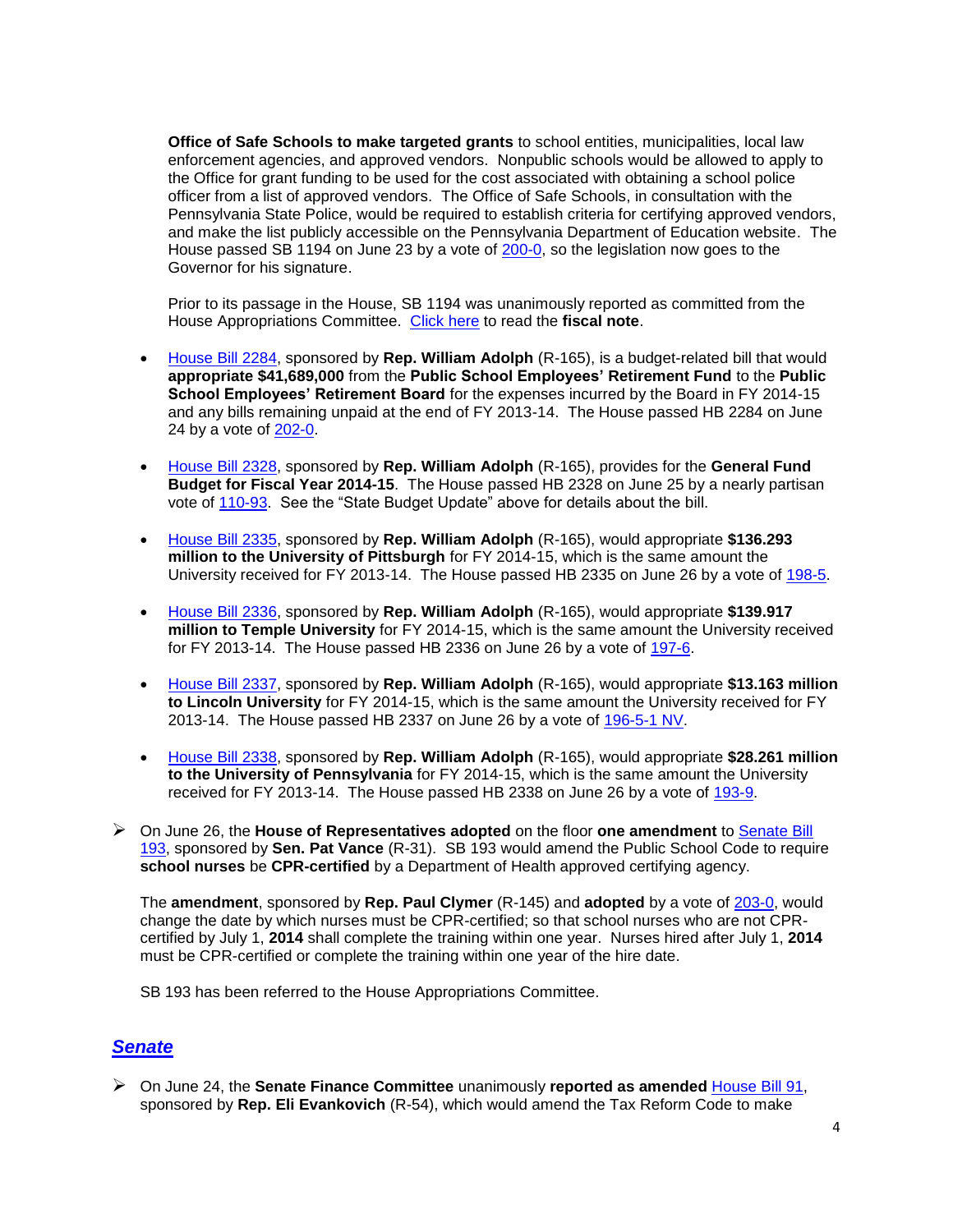**career and technical schools eligible for Education Improvement Tax Credits (EITC)**. The EITC program provides tax credits to eligible businesses that contribute to an Education Improvement Organization (EIO) associated with a public or private school. HB 91 would include career and technical schools under the definition of public schools that can be served by EIOs.

The **amendment**, sponsored by **Sen. Mike Brubaker** (R-36) and unanimously **adopted** by committee members, **removed a provision that would carve out 10 percent** of the tax credits to be dedicated for businesses providing donations to EIOs serving career and technical schools.

 On June 26, the **Senate adopted** on the floor **one amendment** to [Senate Bill 1085,](http://www.legis.state.pa.us/cfdocs/billInfo/billInfo.cfm?sYear=2013&sInd=0&body=S&type=B&bn=1085) sponsored by **Sen. Lloyd Smucker** (R-13). SB 1085 would amend the Public School Code to provide for **charter school reform**.

The **amendment**, sponsored by Senator Smucker and **adopted** by a vote of [42-8,](http://www.legis.state.pa.us/CFDOCS/Legis/RC/Public/rc_view_action2.cfm?sess_yr=2013&sess_ind=0&rc_body=S&rc_nbr=600) makes substantial changes to the original bill. The amendment:

- o **Removes** provisions **addressing the pension double-dip**;
- o **Removes** the five percent **reduction in cyber charter funding**;
- o **Removes** the establishment of a **Funding Advisory Commission**;
- o **Removes** language **prohibiting enrollment caps** for charter schools;
- o **Removes** the controversial language that would have allowed **institutions other than school districts to authorize** charter schools; and
- o **Adds** provisions requiring the Pennsylvania Department of Education (PDE) to **develop a plan for sanctioning** school boards that maintain persistently low-performing charter schools and fail to provide adequate oversight or intervention.

**Included and remaining in the charter school reform bill** are provisions that would set forth fund balance limits; allow for charter school consolidation; allow for dual enrollment; and increase the initial term of a charter school to five years with the option of a ten year renewal. It would require PDE to create a standard application for charter school applicants for charter renewals and create a school performance matrix to which charter entities would be held accountable. Charters would also be held accountable to open records and ethics acts and increased reporting requirements.

SB 1085 is now awaiting final approval in the Senate.

# *ANNOUNCEMENTS*

**Applications are available now for the 2014-2015 Education Policy Fellowship Program (EPFP).** The Education Policy Fellowship Program is sponsored in Pennsylvania by The Education Policy and Leadership Center (EPLC).

Past participants include state policymakers, district superintendents and principals, school business officers, school board members, education deans/chairs, statewide association leaders, parent leaders, education advocates, and other education and community leaders. Fellows are typically sponsored by their employer or another organization.

To read about the Education Policy Fellowship Program or get an application, [click here.](http://www.eplc.org/leadership-programs/education-policy-fellowship-program/about-the-program/)

The 2014-15 cohort is already over one-third full. Since space is limited to approximately 30 positions**, it is advisable to submit an application as soon as possible**. The application may be copied from the EPLC website, but must be submitted by mail or scanned and e-mailed, with the necessary signatures of applicant and sponsor.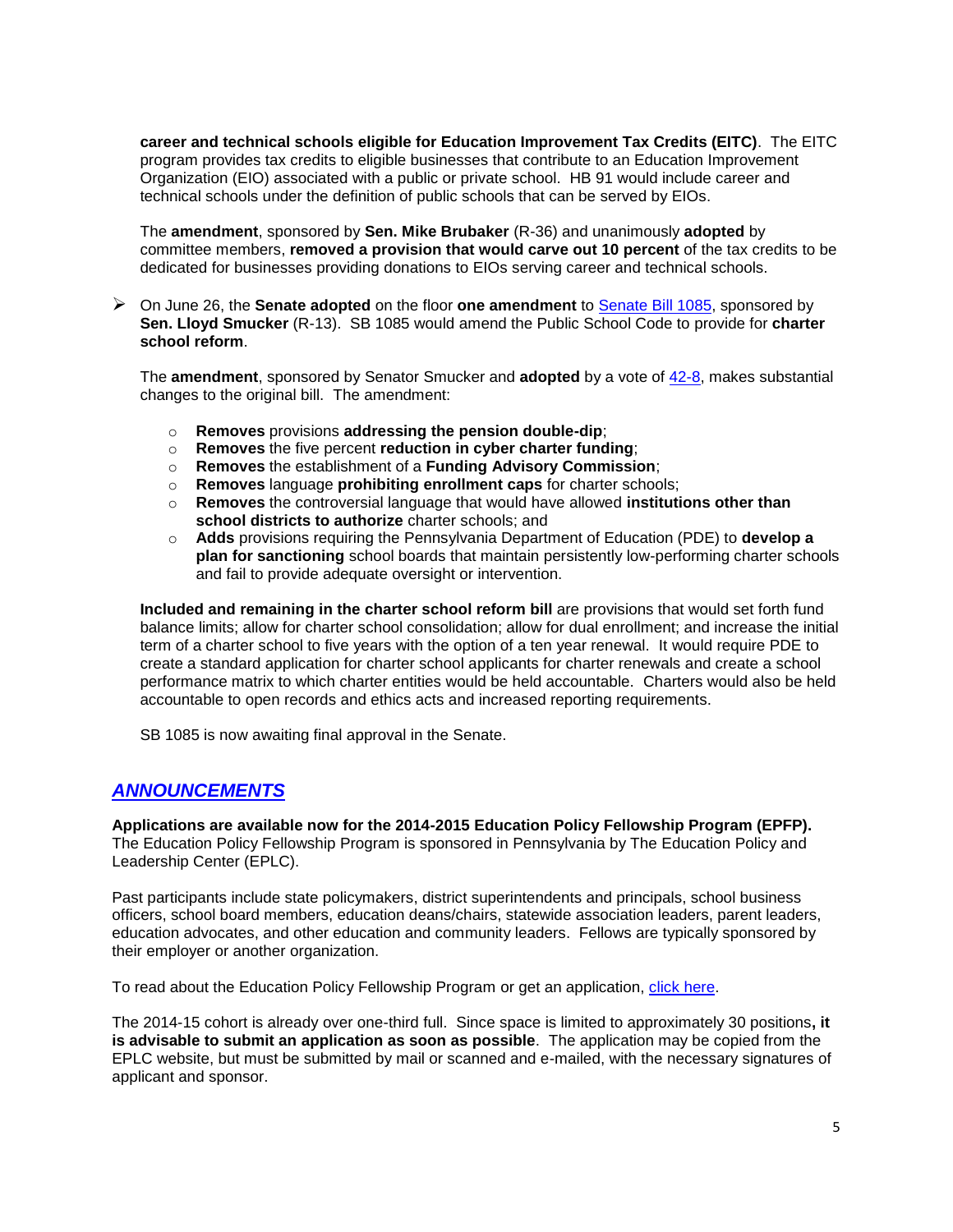If you would like to discuss any aspect of the Fellowship Program and its requirements, please contact Program coordinators Mattie Robinson at 717-260-9900 or [robinson@eplc.org,](mailto:robinson@eplc.org) or Ron Cowell at 412- 298-4796 or [cowell@eplc.org.](mailto:cowell@eplc.org)

Congratulations to the thirty-four members of the 2013-2014 Fellowship Program who were recognized at the Graduation/Recognition Luncheon in Harrisburg on June 26!

# *EPLC NEWS*

- **Register Now!** EPLC will be hosting a nonpartisan, one-day **Education Issues Workshop for Legislative Candidates, Campaign Staff, and Interested Voters** on **Thursday, July 31** in Harrisburg. Space is limited. [Click here](http://www.eplc.org/2014/06/register-now-july-31in-harrisburg-eplcs-education-issues-workshop-for-legislative-candidates-campaign-staff-and-interested-voters/) to learn more about workshop and to register.
- Each month, EPLC publishes *The Note: Arts and Education News from EPLC and the Pennsylvania Arts Education Network*. [Click here](http://myemail.constantcontact.com/The-Note--Arts-and-Education-News-from-EPLC---the-PA-Arts-Education-Network.html?soid=1103584053062&aid=PLo3-DgeB74) to read the June edition of the newsletter. To receive all arts related news from EPLC and updates about Network activities, [join the Network.](https://docs.google.com/forms/d/1fU9Bp8Bzrvsh_v5lTCkrCVAZm6dskUveCvgu3yJLffY/viewform)
- The June episode of *Focus on Education* was broadcast on Pennsylvania Cable Network (PCN) on June 8 and is now available to [watch online.](http://vimeo.com/97739096) The episode discussed the legacy of **Brown v. Board of Education after 60 years**, with guests **Homer C. Floyd**, former executive director of the Pennsylvania Human Relations Commission; **Rhonda Brownstein, Esq.**, executive director of the Education Law Center; and **Erica Frankenberg, Ed.D.**, assistant professor in the Department of Education Policy Studies at Penn State University.

The July show will discuss "Teaching in Pennsylvania."

All past monthly shows are archived and available "on demand" on the EPLC *Focus on Education* webpage, [here.](http://www.eplc.org/focus-on-education-episodes/)

**Be a sponsor! The monthly show is an opportunity to get the name of your organization or cause in front of a statewide audience that has an interest in education issues**. Introductory rates for sponsors are available now for a limited time. For more details, and to discuss your sponsorship for one or more monthly shows, please email Ron Cowell at [cowell@eplc.org.](mailto:cowell@eplc.org)

# *DATEBOOK*

*For more complete information on upcoming events, please visit [www.eplc.org](http://www.eplc.org/) and click on "Events Calendar."*

 The **Pennsylvania Department of Education**, **Pennsylvania Council on the Arts**, and **Pennsylvania Music Educators Association** will be hosting a **"Common Sense Arts Standards" workshop for administrators** on **Monday, June 30** from 1:00 PM – 3:00 PM at PaTTAN Harrisburg. The workshop is designed to simplify comprehension of recently adopted PA Core State ELA Standards and demonstrate how the arts can be leveraged to meet the expectations set by this new paradigm for teaching and learning. Registration is free and Act 48 credits are available. [Click here](http://www.pattan.net/category/Training/Calendar/event/event.html?id=90309628-bb78-401b-8b4e-8cc84ef2d1d5) to register.

A second **"Common Sense Arts Standards" workshop** will be **offered for teachers** on **Tuesday, July 1**, from 8:30 AM – 4:00 PM at PaTTAN Harrisburg. [Click here](http://www.pattan.net/category/Training/Calendar/event/event.html?id=86d02f97-43bd-414a-ab47-d5a1eb6e899b) if you are a teacher or teaching artist who provides instruction in music, visual art, dance, theater, or media arts, and would like to attend this workshop.